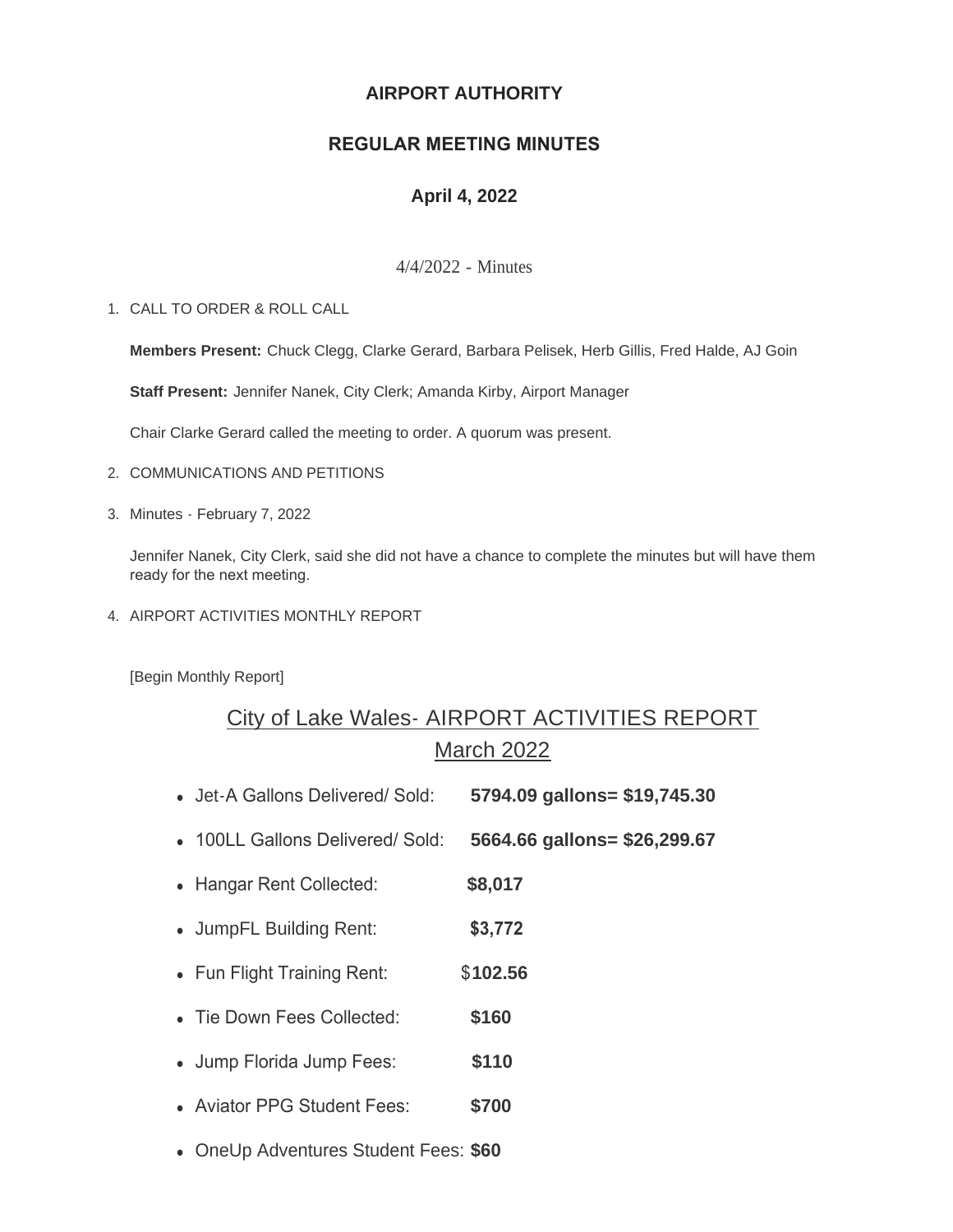• Number of Take Offs and Landings for the Month:

| Single Engine                       | 1173 |                            |
|-------------------------------------|------|----------------------------|
| Multi Engine                        | 19   |                            |
| Helicopter                          | 9    |                            |
| Military                            | 0    |                            |
| <b>Business Jet</b>                 | 18   |                            |
| <b>Ultralight &amp; Light Sport</b> | 150  |                            |
| Total                               | 1370 | <b>Special Events: N/A</b> |

### [End monthly Report]

Amanda Kirby expressed concern about fluctuating fuel costs. She tries to keep prices in line with other airports. This was discussed.

Ms. Kirby said we get some Netjets, a company one can hire to fly them somewhere, that come in frequently. These were discussed.

### 5. AIRPORT UPDATES

Ms. Kirby reported that the Fuel Farm apron is open.

Ms. Kirby said got ropes in today for tie down area. She said there are 4 people out there here for Sun n' Fun and many are calling asking for space.

Ms. Kirby said that the next meeting in June will include a master plan update. She shared a plan from AJ Goin about a paramotor area and asked the board to review it and offer input. AJ Goin said the southwest region is the best option for all parties involved. Ms. Kirby agreed and said the pros outweigh the cons for that area. This was discussed.

Barbara Pelisek asked about area near campground. Ms. Kirby said Hoyle Tanner is looking into that and coming up with ideas such as a business park. She thought maybe a food truck event would be good. They are open to suggestions. Most businesses won't want to go there.

**Corporate Hangers:** Ms. Kirby said these are making progress. Concrete is being poured tomorrow at 2:00 a.m..

**Jump Florida Hangar:** Ms. Kirby said this project has been interrupted by an electrical line that has to be moved.

Ms. Kirby said Jared Kirby the aerobatic guy who has an aerobatic box at the airport for evaluations he needs done. He would like to get permission from FAA to have a permanent box just for him. This should not affect our traffic. She asked for thoughts from the board and will check with other airports if they have one. This was discussed. Ms. Kirby said the process will take awhile.

### 6. BOARD MEMBER UPDATES

7. ADJOURNMENT